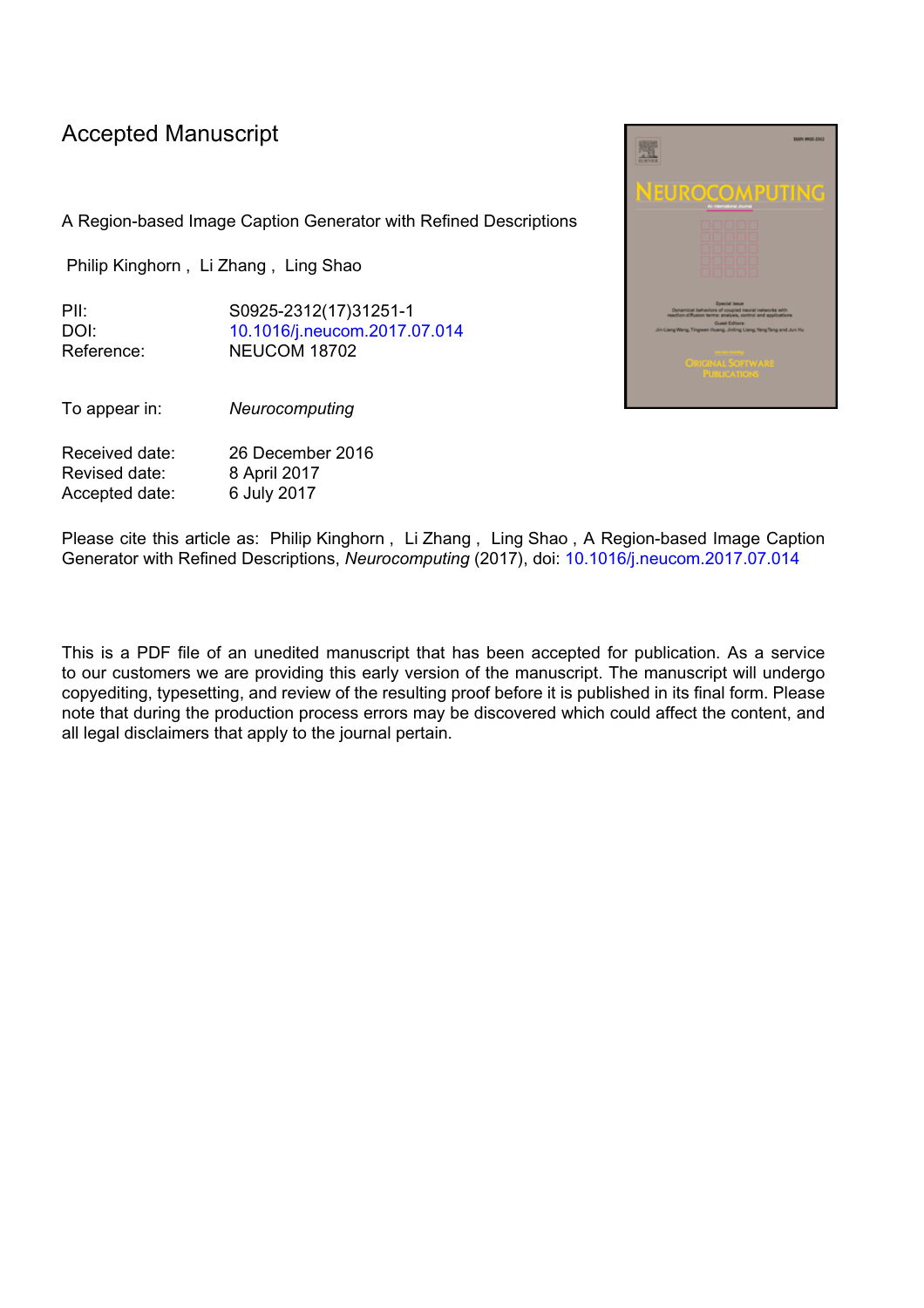# **A Region-based Image Caption Generator with Refined Descriptions**

Philip Kinghorn<sup>1</sup>, Li Zhang<sup>1</sup> and Ling Shao<sup>2</sup>

<sup>1</sup>Computational Intelligence Research Group Department of Computing Science and Digital Technologies Faculty of Engineering and Environment University of Northumbria Newcastle, NE1 8ST, UK

> <sup>2</sup>School of Computing Sciences University of East Anglia Norwich, UK

Email: **{philip.kinghorn; li.zhang}@northumbria.ac.uk;ling.shao@ieee.org**

#### **Abstract.**

Computational Intelligence Research Group<br>
Department of Computing Sciences and Digital Technologies<br>
Faculty of Engineering and Enviroment<br>
University of Northambria,<br>
Newcastle, NET 8ST, UK<br>
Newcastle, NET 8ST, UK<br>
Newca Describing the content of an image is a challenging task. To enable detailed description, it requires the detection and recognition of objects, people, relationships and associated attributes. Currently, the majority of the existing research relies on holistic techniques, which may lose details relating to important aspects in a scene. In order to deal with such a challenge, we propose a novel region-based deep learning architecture for image description generation. It employs a regional object detector, recurrent neural network (RNN)-based attribute prediction, and an encoderdecoder language generator embedded with two RNNs to produce refined and detailed descriptions of a given image. Most importantly, the proposed system focuses on a local based approach to further improve upon existing holistic methods, which relates specifically to image regions of people and objects in an image. Evaluated with the IAPR TC-12 dataset, the proposed system shows impressive performance, and outperforms state-of-the-art methods using various evaluation metrics. In particular, the proposed system shows superiority over existing methods when dealing with cross-domain indoor scene images.

Keywords: Image Description Generation, Convolutional and Recurrent Neural Networks, Description Generation.

## **1 INTRODUCTION**

Describing the contents of images is a relatively easy task for humans. Humans can recognize, distinguish, and describe objects, scenes or actions influenced by many external factors, such as occlusions, illumination changes and pose variations, which make this task incredibly difficult for machines to compete [1]. Recent research shows that state-of-the-art computer vision algorithms have become incredibly powerful in domains such as image classification and segmentation. However, generation of refined descriptions of image content is still a difficult task.

In recent years, many methods have been proposed for image description generation. However, the majority of the related research relies on holistic approaches for image understanding and entity recognition, which may lose details relating to important aspects of an image. In order to achieve refined and detailed description, this research aims to propose a novel local deep learning architecture for image description generation. It employs a regional object detector, recurrent neural network (RNN)-based attribute classification, and a pair of encoder-decoder based RNNs to generate detailed descriptions of image contents. Most importantly, the proposed system focuses on a local based approach to improve upon existing holistic methods, which relates to image regions of people and objects in a given image.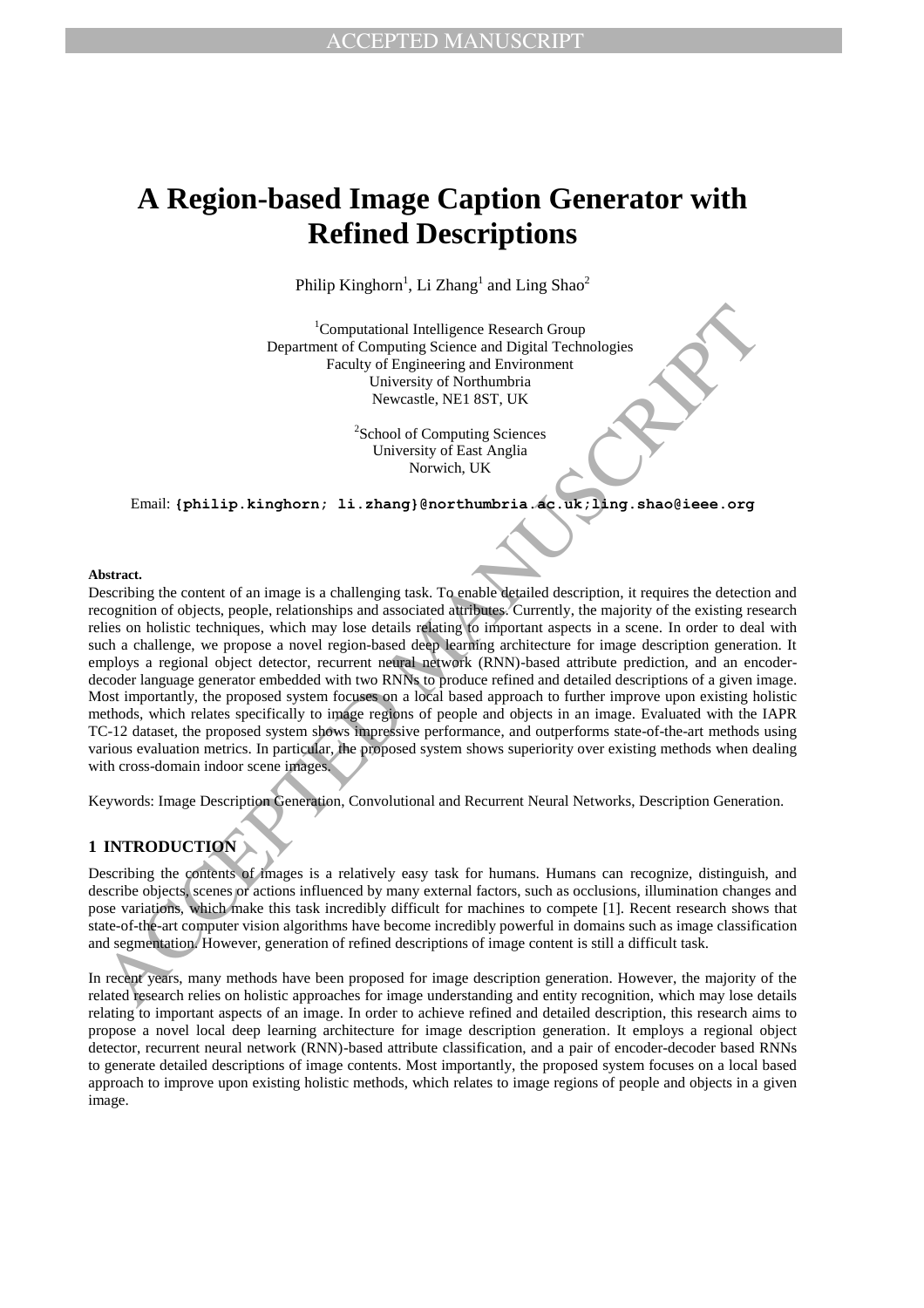The proposed system consists of four key stages: (1) object detection and recognition; (2) attribute prediction; (3) scene classification; and (4) description generation. The overall system architecture is shown in Figure 1. In the first stage, an object detector is implemented with the use of a large scale deep Convolutional Neural Network (CNN) to locate and classify people and objects within an image. This CNN provides bounding boxes and object class labels as outputs. In the second stage, the above CNN is applied to the detected regions to extract features for subsequent attribute prediction. Two RNNs are implemented for attribute classification from the local regions, with one dedicated to human attribute prediction and the other applied to object attribute prediction. In the third stage, machine learned holistic image features are extracted using the above CNN for scene classification. In the fourth stage, the recognized objects, scene, people and their associated attribute labels are passed to an encoder-decoder structure, which consists of two RNNs to translate class and attribute labels to full descriptions.



Figure 1 The overall system architecture, which consists of (1) object detection and recognition, (2) attribute prediction, (3) scene classification and (4) sentence generation

The main contributions of our research are two-fold, as follows.

- A local region-based deep learning architecture is proposed for image description generation. In order to overcome limitations of existing holistic methods, it employs a regional object detector, RNN-based attribute prediction, and encoder-decoder based description generation. Especially, the challenge of sentence-based captioning and description generation in this research is treated as a machine translation problem.
- A comprehensive evaluation of the proposed system is conducted using the IAPR TC-12 dataset. The empirical results indicate that the proposed system shows impressive performance and outperforms state-ofthe-art related research on nearly all the evaluated metrics. In particular, the system shows great superiority and efficiency when dealing with cross-domain indoor scene images extracted from the NYUv2 sentence dataset, which is wholly different from the dataset used for training the system and is regarded as a great challenge to existing research.

The paper is organized as follows. Section 2 discusses state-of-the-art related research. In Section 3, we present the proposed system, including object detection and recognition, scene classification, RNN-based attribute prediction, and encoder-decoder based sentence generation. A comprehensive evaluation is provided in Section 4. Section 5 summarizes our work and identifies potential areas for future research.

## **2 RELATED WORK**

In this section, we review state-of-the-art methods on object detection and recognition, attribute prediction and image description/caption generation.

## **2.1 Object Detection and Recognition**

Girshick et al. [2] proposed an object detection algorithm with semantic segmentation by combining region proposals with CNN features. Known as R-CNN, their system extracted region proposals and employed the CNN for subsequent feature learning to generate a fixed dimensional feature vector for each proposal. Linear Support Vector Machines (SVMs) were used to classify each region. Their system was able to outperform the sliding window CNN for object detection, such as OverFeat [3], significantly.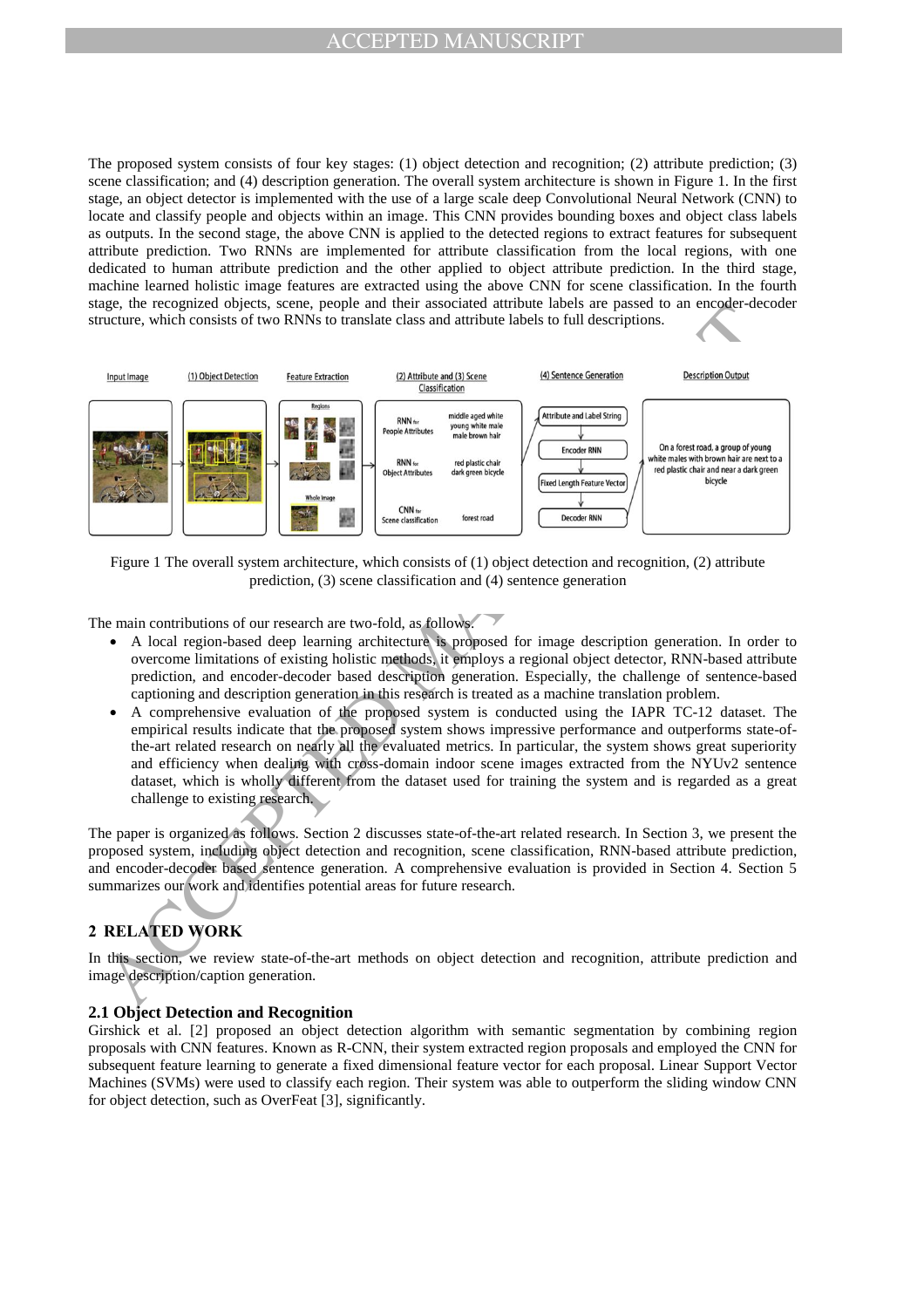#### **2.2. Attribute Prediction**

Attributes have been widely used in numerous areas of research, either by adding high level information to labels or by using them to aid other computer vision tasks such as scene or object classification [4-7]. Farhadi et al. [4] described objects by their attributes, enabling objects that could not be classified into a specific object label to be described by their shape, size, color, or texture. Their system utilized edge detection, feature extraction using HOG descriptors, and color extraction using LAB-based descriptors. Attributes were used by Dhar et al. [5] for predicting aesthetics and interestingness. Their work demonstrated predictions for compositional attributes. They also employed attributes to represent the presence of objects, animals and/or people, as well as illumination. To determine 'interestingness' of an image, color histograms, Harr features, and spatial pyramid, were extracted as well. Research from Bourdev at al. [6] used pose information, called poselets, to determine attributes of a person, such as gender and clothing. Their system consisted of four stages. Stage 1 detected all poselets in an image. In stage 2, feature vectors were extracted for each poselet type. In stage 3, *poselet-level attribute classifiers* were used to predict the presence of an attribute. In stage 4, a linear *person-level attribute classifier* was used to combine the evidence from all body parts for attribute prediction. Lang et al. [7] fused image features and visual attributes to conduct covert photo classification. They first processed each image to generate a spatial pyramid. Then, for each sub-image, features were extracted for visual attribute classification. Their work employed 13 visual attributes including image brightness, colour richness, etc. The fusion of the image features and the visual attributes was then used for covert image classification.

Although the above related work obtained impressive performance for attribute prediction, the majority of such applications employ a classifier cluster for attribute prediction with each individual classifier trained on a specific set of features relating to the respective attribute label [6, 7]. Such methods can only label each attribute as present or otherwise. This research aims to overcome such limitations by employing RNNs for the prediction of highly related attributes, with the aim to increase description capability of the proposed system.

#### **2.3 Image Description Generation**

entern interactions of an image, contraining the real matricians, and sphering permutatives of a please and enthing. Their system and contribute of the ready that the control of the system and the matrix of the system and Automatic image captioning has drawn great attention in recent years [8-21]. Karpathy and Li [8] proposed a system to provide natural language descriptions for image regions. It employed a CNN to extract features from image regions and an RNN to generate short sentence descriptions for each region. A version of their system, known as NeuralTalk, also enables it to generate descriptions for the whole image. The work was evaluated using the Flickr8K, Flickr30K, and MSCOCO datasets and achieved impressive performance. Vinyals et al. [9] also proposed a holistic method based neural image caption generator, known as NIC. It integrated a deep CNN as the image encoder for vision feature learning and an RNN for caption generation. Significantly higher BLEU scores were achieved in comparison with those from other state-of-the-art systems when evaluated using PASCAL, Flickr8k, Flickr30k, and SBU datasets. However, their work did not extract any high-level semantic information such as attributes or relationships for caption generation.

Lin et al. [10] proposed a framework for generating multi-sentence lingual descriptions of complex indoor scenes. Their work focused on the development of a 3D parsing system in order to generate a semantic representation of the scene. Specifically, a holistic conditional random field (CRF) was employed for the scene graph generation. Their results indicated that their CRF-based description generation [11] was susceptible to a lack of diversity, owing to simply listing all results to form an overall description. Recent work by Mathews et al. [12] attempted to address a limitation in image captioning systems by incorporating sentiment elements. The architecture of their system combined CNN-based 'factual' caption generation with RNN-based sentiment word generation, to produce the final description. As an example, the output could change from 'a black and white cat lying on a bed' to 'a close up of an adorable cat lying on a couch'.

As a well-known image captioning framework, the work of Xu et al. [13], known as Show, Attend and Tell, incorporates an attention model within the RNN, allowing the model to learn which salient regions it should focus on for the generation of the next sequence of words. It employs the well-known structure of  $CNN + RNN$ . Their attention model can also be altered to include hard or soft attention mechanisms. Lu et al. [14] produces a framework, known as Adaptive Attention. Their work does not require the attention model to be active for the generation of each word. For instance, attention and visual information does not need to be utilized for the generation of words such as 'and', 'the', as well as other words that can be inferred from the language model without the need for visual input. Their model determines at each time step whether and where the visual attention is required. Moreover, both attention models employed in [13] and [14] attempt to mimic the way that humans look at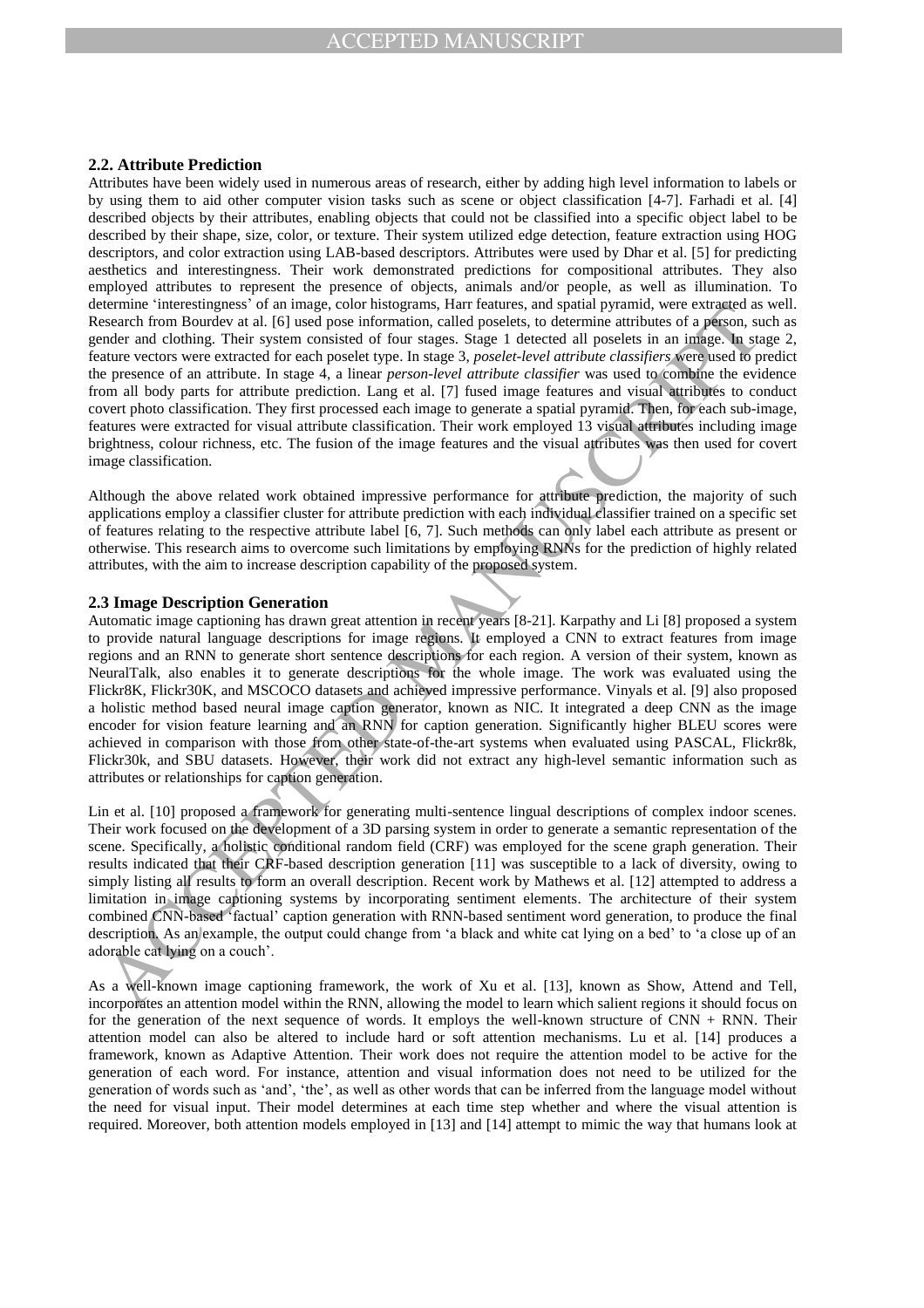images, with the intention to focus on the most important aspects of an image. Liu et al. [15] proposed an 'Image2Text' framework, which is also based upon the conventional CNN + RNN structure. However it replaces the CNN with the detected object representations, which are then passed to the RNN for caption generation.

Proposed by Johnson et al. [16], DenseCap focuses on the production of detailed regional descriptions rather than the typical full image captions. The work also follows a similar principle on notable regions by combining a Regional Proposal Network (RPN), which is based on the work of Ren [17]. This RPN component is inserted, as a localization layer, between the CNN-based feature extraction and the RNN-based language model. DenseCap is similar in effect to the work of Mao et al. [18], in which it aims to describe specific objects or regions within an image.

Recent work of You et al. [19] aims to combine both top-down and bottom-up approaches in the field of image captioning. This is achieved by extracting CNN features and using them to give the system an initial overview understanding of the image. This then allows attention mechanisms to attend to cognitive cues within the image which are used to generate subsequent words in their RNN structure. To generate attributes, it proposed two approaches, i.e. (1) a non-parametric approach which utilizes nearest neighbor image retrieval with a large corpus of paired data, and (2) two parametric models, trained with ranking-loss and Fully Convolutional Network, respectively, for attribute prediction. These two approaches can be used in conjunction if required.

## **3 THE PROPOSED IMAGE DESCRIPTION GENERATION SYSTEM**

the ways to make the such consideration to use the most state of the such as the such as the such as the such as the such as the such as the such as the such as the such as the such as the such as the such as the such as As discussed earlier, state-of-the-art methods largely rely on holistic techniques to extract image features for caption generation [8, 9]. The major drawback of such methods (e.g. NIC) is that local information could be overlooked. In order to overcome such limitations, this research proposes a region-based deep learning approach to capture local details by incorporating object detection and recognition, scene classification, attribute prediction and description generation. Moreover, the captioning and description generation challenge is treated as a machine translation problem, therefore an encoder-decoder structure for sentence generation is proposed. The proposed system possesses superiority over existing state-of-the-art methods, especially when dealing with image description tasks for out-ofdomain images. We introduce each major step of the proposed system in detail in the following sub-sections.

#### **3.1 Object Detection and Recognition**

For robust object detection, we implement the R-CNN [2] object detector. The R-CNN is a traditional CNN but with extra outputs that predict bounding box coordinates. The R-CNN is trained using the ILSVRC13 dataset. It is able to detect, localize, and classify 200 object categories. The R-CNN [2] uses the ImageNet database [22] for the training of the CNN adopted from Krizhevsky et al. [23].

Specifically, the R-CNN employed in this research for object detection applies a Selective Search (SS) algorithm [24] to collect regions of interest (ROIs) from images that possibly contain objects and/or people. A greedy search algorithm then groups similar regions and measures similarity between regions and their neighbors. This process is repeated until the whole image becomes a region. In the greedy search algorithm, the similarity between regions *a* and *b* is defined as:

$$
(a, b) = Ssize (a, b) + Stexture (a, b),
$$
\n
$$
(1)
$$

which returns a value between [0, 1]. In Equation (1), *Ssize (a, b)* is a proportion that *a* and *b* both occupy, which persuades small regions to merge, while *Stexture (a, b)* is the intersection between SIFT like measurements. The regions are warped to fit the required input of 227x227 pixels.

For each region proposal, a feature vector with the size of 4096 is extracted. During test, every feature vector is passed to each of the 200 SVMs representing each object class to deliver a score for each region. Non-Maximum Suppression (NMS) is also used to dispose of a region if the region has an Intersection of Union (IoU) with a comparatively higher score than a predefined threshold.

The R-CNN implementation by Girschick et al. [2] is modified in this research to crop and store images, bounding boxes, their respective class labels, and confidence scores. The class labels are concatenated to form a list of detections. The detections and the regions are then cropped and labeled again, as an object or a person. This additional label is used to determine which attribute predictors (e.g., object or person attribute predictor) the system utilizes in the subsequent processing.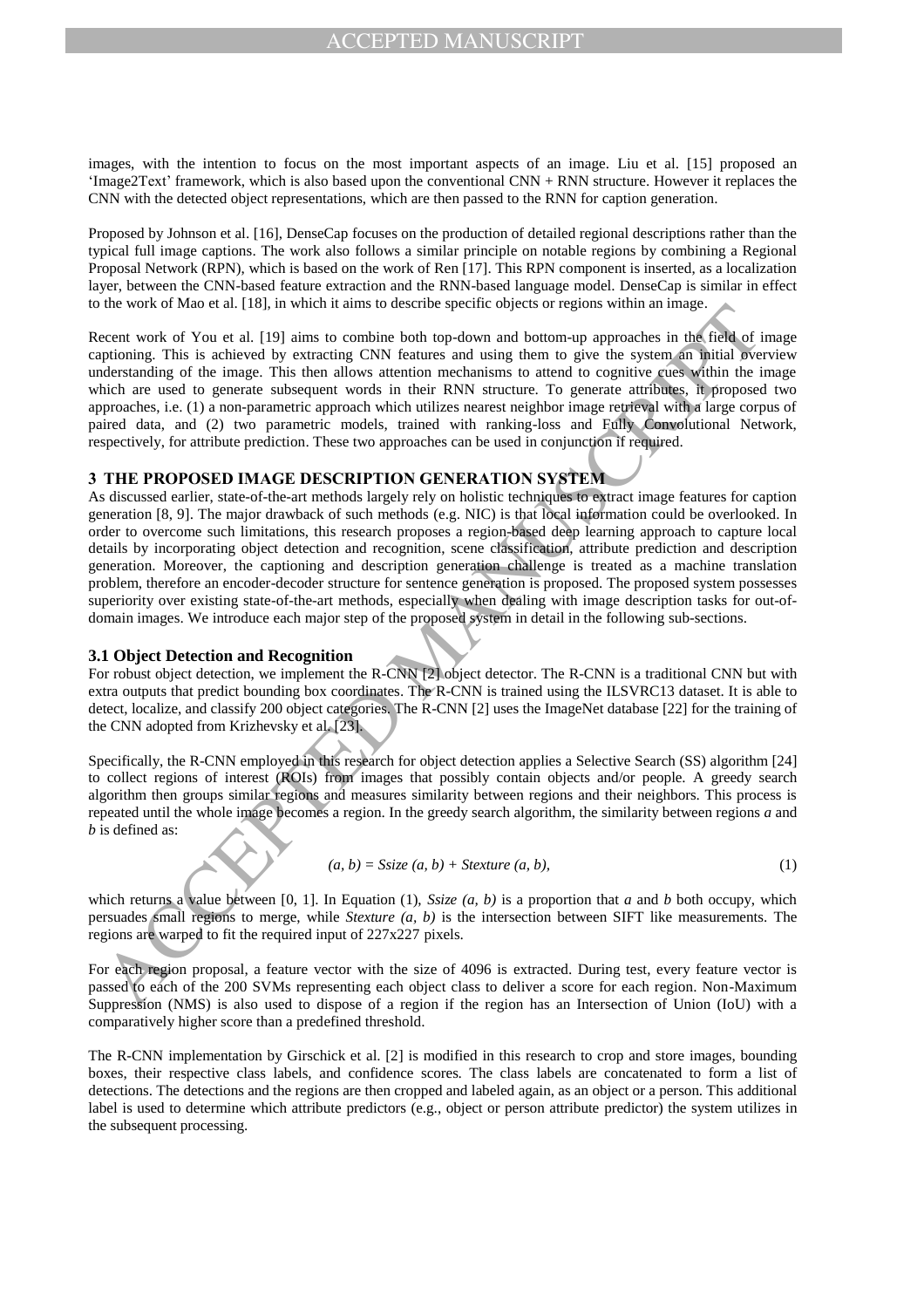#### **3.2 Scene Classification**

Scene classification is employed in this research to further increase the descriptive nature of the proposed system. Instead of simply stating indoor or outdoor, our system produces a semantic scene label (e.g. a park or a shopping mall) obtained by scene classification, in order to provide a more refined description.

This scene classification employs the hybrid Alex-Net deep CNN [23], which is trained to detect 1183 categories, including 205 scene labels and 978 object categories. This network, however, cannot be applied as an object detector in our work. This is because the hybrid CNN network does not provide object localization, i.e., bounding boxes, which are essential to our application. But it is used to classify a total of 205 scene labels and ensure an efficient coverage for description generation. Overall, it achieves impressive accuracy with a relatively low computational cost while dramatically increasing the descriptive capability of the proposed system.

## **3.3 Attribute Prediction Using RNNs**

Traditionally, attributes are normally classified using clusters of classifiers, with one classifier dedicated to one attribute [4, 6]. Such classifier clusters not only require more resources for training, but also tend to only indicate the presence or absence of an attribute, without any confidence measure.

on two. This is because the hydrod CNN network does not provide object localization, i.e., bugging the proposition of the state of exception of the state of exception and the state of exception and the state of exception In this research, we employ RNN-based attribute classification to address the above drawbacks. Research has indicated that RNNs are useful in many areas of machine learning, including image captioning and machine translation [9, 25]. RNNs are used in this work because of their ability to not only classify an arbitrary number of human and object attributes, but also effectively determine which attributes should be reported for a given set of features dynamically. In this research, two RNNs are used for attribute classification, with one dedicated to human attribute prediction and the other applied to object attribute classification. Splitting the people and object attribute classification aims to reduce the amount of training data required, as well as preventing human attributes from being generated for the description of an object, and vice versa.

Also, RNNs have been used for attribute prediction owing to their significance and flexibility in dealing with natural language processing tasks. The initial comparison between RNNs and other alternative methods also indicates that RNNs show better accuracy than those of other methods such as SVMs for attribute prediction.

Moreover, the RNNs employed in this work are 'word based' and adopt a Long Short Term Memory (LSTM) architecture [26]. At test time, the above-mentioned CNN is used to extract image features. The extracted features are then used to predict multiple attributes one by one. The attribute prediction is based on the extracted image features combined with the previously generated words. This process continues to generate relevant attributes until the designated STOP word has been generated. I.e. the generation of this STOP word occurs when the RNN determines that no other attributes could be used to describe an image, based on the features and all of the previously generated attributes.

In this research, PubFig [27] and a subset of ImageNet [22] are also used for training of RNN-based human and object attribute prediction, respectively. A slightly modified version of AlexNet from Krizhevsky et al. [23] without classification layers is implemented to extract CNN features for training of RNNs. This network extracts 4096 image features from previously cropped images of the desired objects or people, which are then paired with the attribute labels from the respective attribute dataset for training.

#### *3.3.1 Human attributes*

The RNN for human attribute prediction in this research is trained with the PubFig [27] dataset, which consists of ~10,000 images in total. It has 200 unique celebrity faces, each labeled with 73 attributes, such as age, gender, and hair style. The attributes used to describe people in this research are a selected subset of those used in the PubFig dataset. I.e. overall 26 human attributes are chosen for this work, which are shown in Table 1.

#### *3.3.2 Object attributes*

The ImageNet [22] dataset is widely used in many computer vision challenges. It also has a small subset of images that is fully annotated with object bounding boxes and their respective attributes. This subset consists of around 10,000 images collected from 400 synsets. Each synset represents a group of ImageNet images associated with a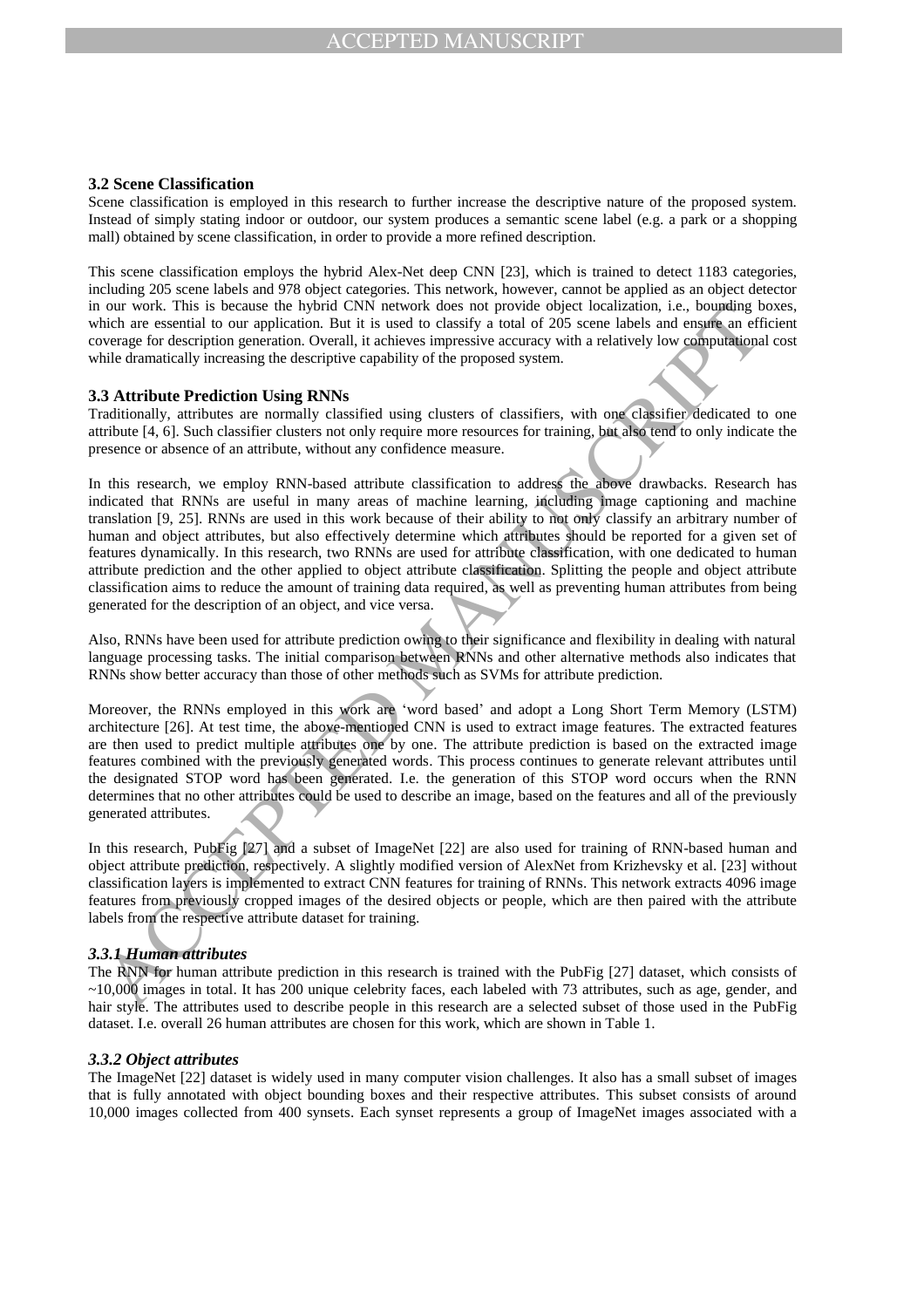specific WordNet [28] ID. Each image is paired with 25 object attributes, and all these 25 attributes are employed in this research. They are illustrated in Table 2.

Overall, in comparison with traditional SVM-based attribute classification, the RNN-based object and human attribute prediction shows great efficiency for the classification of highly associated attributes, and provides efficient flexibility and diversity to aid subsequent sentence generation.

Table 1 Human attributes employed in this research

|                    | I dole I Trainan attributes employed in this research                                                      |
|--------------------|------------------------------------------------------------------------------------------------------------|
| <b>Hair Color</b>  | brown, blonde, black, grey, etc.                                                                           |
| <b>Hair Style</b>  | wavy, curly, straight, etc.                                                                                |
| Age                | child, youth, middle aged, senior                                                                          |
| Gender             | male, female                                                                                               |
| <b>Ethnic</b>      | Asian, White, Indian                                                                                       |
| <b>Accessories</b> | glasses, sunglasses, lipstick, necklace, necktie                                                           |
| <b>Facial Hair</b> | goatee, moustache                                                                                          |
| <b>Color</b>       | Table 2 Object attributes employed in this research<br>black, blue, brown, grey, green, orange, pink, red, |
|                    | violet, white, yellow                                                                                      |
| <b>Pattern</b>     | spotted, striped                                                                                           |
| <b>Shape</b>       | long, round, rectangular, square                                                                           |
| <b>Texture</b>     | furry, smooth, rough, shiny, metallic, vegetation,<br>wooden, wet                                          |
|                    |                                                                                                            |

#### **3.4 Sentence Generation**

In this research, we regard language generation as a machine translation problem. The generated sentences are intended to be more descriptive than those generated by other existing research, with attribute and labeling details owing to the proposed local based approach. To this end, the IAPR TC-12 dataset [29] is used for both training and evaluation of the proposed system owing to its detailed captions in comparison to those provided by other popular databases (such as Flickr).

In this research, an encoder-decoder RNN structure is proposed, to overcome typical challenges in the machine learning field, such as variable input length. It consists of two RNNs, with one serving as an encoder and the other as a decoder, to overcome the input length variation problem. This encoder-decoder architecture was originally proposed by Bahdanau et al. [25] for machine translation problems. We transform it to deal with sentence generation and use the encoder RNN to encode the noun (objects/people) and adjective (attributes) keywords into a fixed-length vector. The decoder RNN is employed to transform this fixed-length vector into a full descriptive sentence. The architecture of the encoder-decoder language generator is illustrated in Figure 2.



Figure 2 The encoder-decoder architecture with example attribute and label inputs and the expected sentence generation output

The proposed language generation component is trained using caption data from MSCOCO [30] and a small subset of IAPR TC-12 [29], in order to infer varying types of sentence structures. Specifically, each image in the MSCOCO [30] dataset is paired with five captions. The IAPR TC-12 dataset only has one sentence per image, however, it is more descriptive than captions provided by other datasets (e.g. Flickr30k [31]). Our proposed sentence generation structure (i.e., encoder-decoder) is therefore trained on nouns and adjectives from the captions provided by the above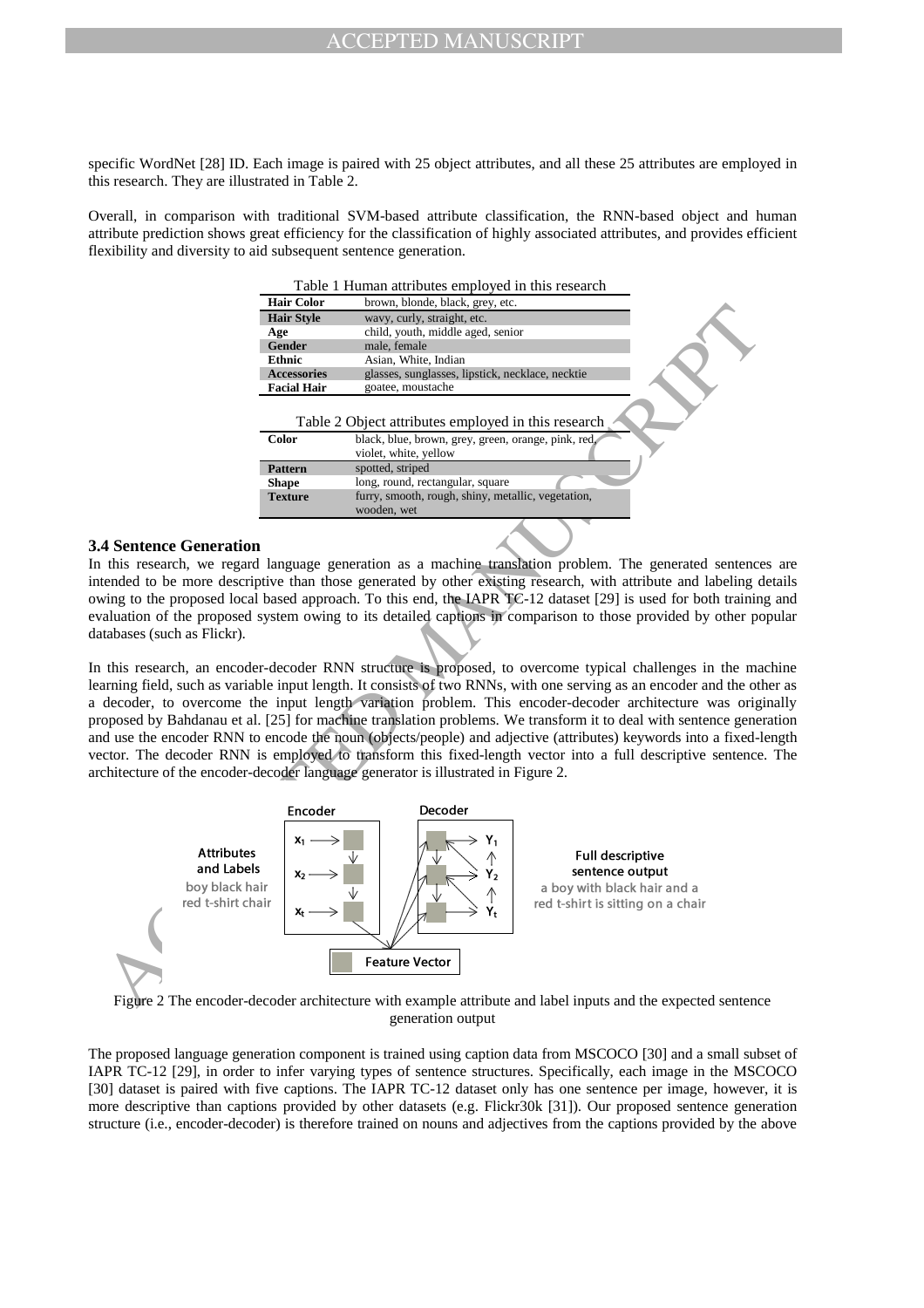training datasets. Each caption is first POS tagged with the Python NLTK (Natural Language Tool Kit) [http://www.nltk.org/], enabling nouns and adjectives to be extracted and stored. This leads to a source training set, which consists of  $\sim$ 30,000 unique words, and a target training set, which consists of  $\sim$ 20,000 unique words. The overall size of the training set is more than 500,000 captions, with more than 20,000 used as a validation set.

| Table 3 Information used for sentence generation |  |
|--------------------------------------------------|--|
|--------------------------------------------------|--|

| <b>Recognized Entities &amp; Attributes</b> | <b>Semantic Labels</b>                                                               |
|---------------------------------------------|--------------------------------------------------------------------------------------|
| <b>Scenes</b>                               | 205 scene labels from MIT scenes including playground, living room and bedroom, etc. |
| People                                      | Present/Non-Present                                                                  |
| <b>Objects</b>                              | 200 object categories from ILSVRC13 including car, dog, orange, desk, etc.           |
| <b>Person Attributes</b>                    | A subset of 26 human attribute labels taken from the PubFig dataset                  |
| <b>Object Attributes</b>                    | All 25 object attribute labels present in the ImageNet dataset                       |

Objects and the mean of the system and the system in the system in the system of the system and the mean of the system and the mean of the system and the mean of the mean of the mean of the system and the mean of the mean Both the encoder and decoder RNNs are implemented based on [25]. All sequences longer than 50 words are ignored. Each RNN consists of 1000 hidden units in a single hidden layer to compute the probability of the next target word. These RNN models are trained with Stochastic Gradient Descent (SGD) with the use of Adadelta. During training, each update is computed with minibatches of 80 sentences. When an RNN has been fully trained, beamsearch is implemented to generate a description that maximizes the conditional probability of the source matching the target, i.e. -*argmaxyP(y|x).* During the test stage, object/people/scene and attribute labels generated in earlier stages are used as the input source language with the full caption as the intended output. Overall, information taken into account during sentence construction is summarized in Table 3.

#### **4 EVALUATION**

To evaluate the effectiveness of the overall system for image description generation, existing research, including NeuralTalk [8], NIC [9], Show, Attend and Tell [13] and Adaptive Attention [14], has been employed for comparison. Besides that, we also evaluate the efficiency of the RNN-based attribute prediction. We first introduce the evaluation metrics applied in this research.

#### **4.1 Evaluation Metrics**

In this research, BLEU, ROUGE, and METEOR are employed for description generation evaluation. All of these methods use a similarity based measure between machine generated and ground truth sentences. We introduce each of these evaluation methods in the following sub-sections.

#### *4.1.1 BLEU*

The BLEU score [32] has been commonly employed as a machine translation measure. It can be applied to determine the semantic similarity between sentences. In this research, it is used to determine the closeness between a machine generated description and multiple high-quality human generated sentences. Moreover, in the literature, human performance has been stated to achieve a performance benchmark of 0.69 on the BLEU score [9].

#### *4.1.2 ROUGE*

ROUGE-L is a subset of all of the available ROUGE [33] metrics. It takes two input sequences into account and identifies the Longest Common Subsequence (LCS). This LCS is the subsequence that occurs in both sequences with the maximum length. In sentence level ROUGE-L, the perception is that the longer the LCS of generated and GT sentences, the more similar the sentences.

#### *4.1.3 METEOR*

The METEOR [34] score has been widely used owing to its high correlation to human subjects' annotations in comparison with other metrics [35]. It not only computes sentence similarity scores between reference and machine generated sentences, but also exhaustively identifies all matches between sentences based on certain matching criteria, such as exact word, synonym, and paraphrase matching.

#### **4.2 Evaluation Results**

To thoroughly test the proposed system, a comprehensive evaluation study is conducted. We first of all evaluate the RNN-based attribute classification using the test sets of their respective databases, i.e. the ImageNet [22] and PubFig [27] datasets. We then test the system functionality on image captioning and description generation with a substantial evaluation using the IAPR TC-12 [29] dataset, owing to its caption size and complexity. A small-scale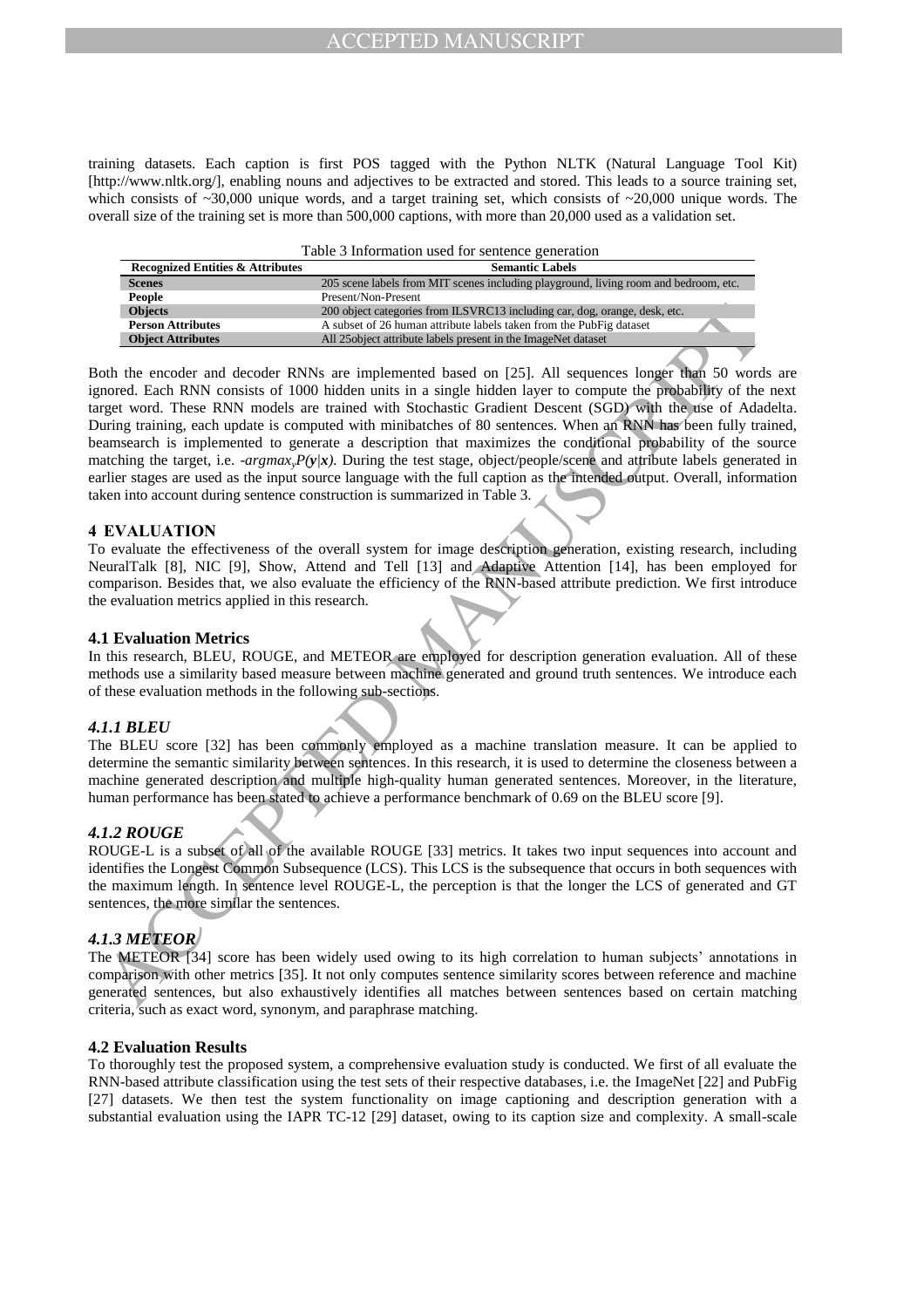experiment is also conducted using the NYUv2 sentence dataset [36] to further test the system superiority and efficiency for dealing with out-of-scope images. State-of-the-art methods, such as NeuralTalk [8], NIC [9], Show, Attend and Tell [13] and Adaptive Attention [14], have also been employed for image captioning performance comparison.

#### *4.2.1 Evaluation of attribute prediction*

To compare the outputs of the RNN-based attribute classification of the proposed system with the annotations provided in the attribute datasets of PubFig and ImageNet, the BLEU score is used since multiple attributes can be treated as a sequence of words, resembling a sentence.

The PubFig dataset and the subset of ImageNet are used for evaluation of human and object attribute classification, respectively. For evaluation of object attribute prediction, the subset of ImageNet is split into ~7000 training images with ~1500 images for validation and test, respectively. Evaluated with ~1500 test images, the proposed object attribute RNN classifier achieves an impressive BLEU score of 0.62 for BLEU-1. Some example object attribute prediction results are shown in Figure 3. We also divide the PubFig dataset into ~6000, ~1000, and ~1000 images for training, validation, and test, respectively, for evaluation of human attribute classification. Based on the testing of ~1000 images, the proposed RNN achieves a BLEU score of 0.61 for BLEU-1. As observed, both scores for object and human attribute prediction are very close to the benchmark BLEU score of 0.69 pertaining to human performance [9]. Figure 4 shows some example outputs of human attribute classification.







Figure 4 Person attribute classification results using human attribute RNN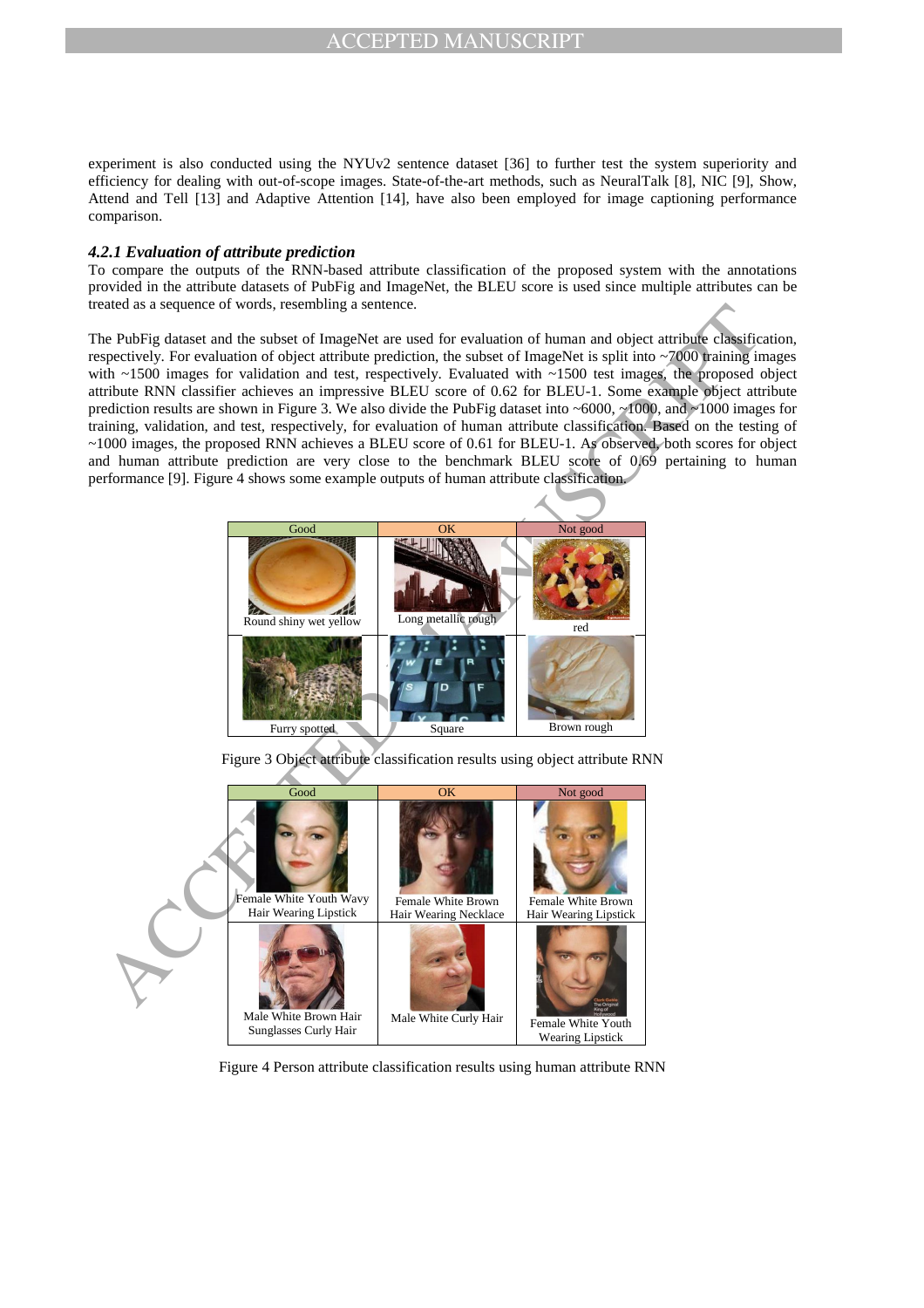#### *4.2.2 Evaluation of image description generation*

#### *4.2.2.1 Evaluation using the IAPR TC-12 database*

Evaluation of image description generation is conducted using multiple metrics, i.e., BLEU [32], ROUGE [33], and METEOR [34]. The main dataset used for evaluation is IAPR TC-12 [29], consisting of 20,000 images. This dataset is used for evaluation over existing datasets such as MSCOCO [30] or Flickr8k/30k [31], due to the characteristics of our generated descriptions. The above popular datasets such as MSCOCO and Flickr8k/30k typically consist of multiple short captions. However, the proposed system tends to produce descriptions that are more than twice the length of typical captions provided by these databases, which makes the comparison with these datasets less relevant. Moreover, the images from IAPR TC-12 are considerably larger with more objects and human actions included, paired with longer and more descriptive annotations than those in other datasets such as PASCAL [37], Flickr, and MSCOCO. Therefore it is selected in this research for evaluation.

mgn or typest entropy these continues the continues the computer of the control of the control of the control of the control of the control of the control of the control of the control of the control of the control of the Moreover, the proposed pipeline processing of this research also has added benefits regarding the training data required. The proposed system has been trained on a large text corpus, however the number of training images required is considerably less than those for existing methods (e.g. NIC). As mentioned earlier, we also conduct experiments with NeuralTalk [8], NIC [9], as well as the attention based methods, such as Show, Attend and Tell [13] and Adaptive Attention [14], for performance comparison. All methods are tested with their best pre-trained models. Moreover, NIC is trained on Flickr whereas the other three comparative methods are all trained on MSCOCO. However, our proposed system is trained on multiple seemingly unrelated databases (such as the ILSVRC13 dataset for object detection, the ImageNet and PubFig datasets for object and human attribute prediction, respectively). To ensure a fair comparison, an unseen test subset of 2400 images from the IAPR TC-12 dataset is used for the evaluation of all methods.

Table 4 Evaluation results for the IAPR TC-12 dataset using the MSCOCO evaluation script

|                            | BLEU-1 | BLEU-2 | BLEU-3 | BLEU-4 | <b>METEOR</b> | ROUGE-L |
|----------------------------|--------|--------|--------|--------|---------------|---------|
| This Research              | 0.231  | 0.099  | 0.046  | 0.024  | 0.067         | 0.183   |
| NeuralTalk [8]             | 0.133  | 0.072  | 0.041  | 0.025  | 0.067         | 0.222   |
| <b>NIC [9]</b>             | 0.098  | 0.048  | 0.025  | 0.015  | 0.060         | 0.209   |
| Show, Attend and Tell [13] | 0.117  | 0.067  | 0.037  | 0.021  | 0.077         | 0.204   |
| Adaptive Attention [14]    | 0.052  | 0.027  | 0.014  | 0.008  | 0.060         | 0.196   |

The generated sentences by all models are compared with the reference sentences associated with each image provided by the evaluation database, and passed through the MSCOCO evaluation script [30]. This evaluation script uses all the above-mentioned metrics and enables comparison between the four baseline methods and the proposed research. Since each image in the IAPR TC-12 dataset is only paired with one description, this makes the image captioning task more challenging for all methods to score well with respect to the above metrics due to a dramatic lack of diversity.

The results for the IAPR TC-12 dataset are shown in Table 4. As illustrated in Table 4, in comparison with NeuralTalk [8], NIC [9], Show, Attend and Tell [13] and Adaptive Attention [14], our system achieves superior performance, and outperforms all other baseline methods for nearly all evaluation metrics. Specifically, in comparison with the attention based methods, i.e. Adaptive Attention [14] and Show, Attend and Tell [13], our work outperforms these two methods considerably for the BLEU metrics and remains competitive in the other metrics with Show, Attend and Tell [13] beating our score in METEOR. Moreover, it is worth to point out that all the baseline methods, especially NeuralTalk [8] and NIC [9], rely on the typical CNN + RNN structure as the foundation for caption generation, while the proposed system employs a local based approach to carry out not only local object detection and recognition, but also associated attribute prediction to inform subsequent encoder-decoder based description generation. The empirical results indicate that the sentences generated by our system are thus more descriptive. Comparatively, all baseline methods generate shorter descriptions using their respective methods. Overall, the empirical results and human inspection indicate that the generated descriptions from our system show more descriptive capabilities than those generated by NeuralTalk [8], NIC [9], Show, Attend and Tell [13] and Adaptive Attention [14]. Table 5 shows some example outputs of our system and the four baseline methods based on the evaluation of the IAPR TC-12 dataset.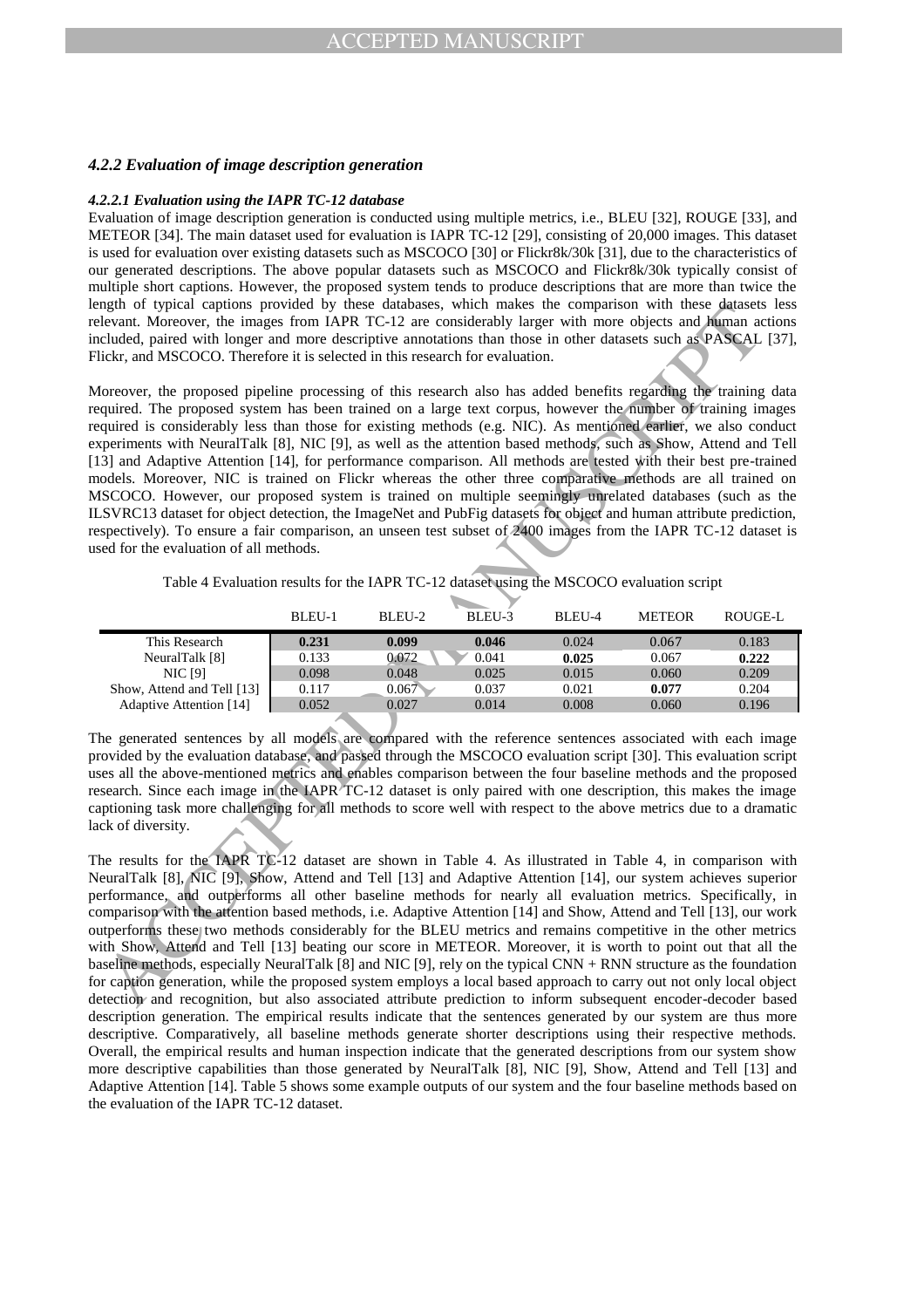#### Table 5 Example system outputs as compared with reference descriptions and the outputs of all baseline methods for the evaluation of the IAPR TC-12 dataset

| <b>IAPR TC-12</b>        |                                                                                                                                                 |                                                                                                                                                                                              |
|--------------------------|-------------------------------------------------------------------------------------------------------------------------------------------------|----------------------------------------------------------------------------------------------------------------------------------------------------------------------------------------------|
|                          |                                                                                                                                                 |                                                                                                                                                                                              |
| Our system               | View from above of a valley.                                                                                                                    | a sea cliff with a brown, red and brown cliffs and a wet seal<br>behind it                                                                                                                   |
| Reference                | A river in a brown valley with many terraces; a                                                                                                 | grey and brown rocks in the foreground a light brown sandy                                                                                                                                   |
| annotation               | yellowish-brown bush in the foreground.                                                                                                         | beach at the sea and wooded hills behind it a blue sky in the<br>background                                                                                                                  |
| NeuralTalk               | a dog is running through the woods                                                                                                              | a person on a beach with a surfboard                                                                                                                                                         |
| <b>NIC</b>               | a herd of elephants walking across a lush green field                                                                                           | a man is standing on a rock overlooking a lake                                                                                                                                               |
| Adaptive Att.            | a group of people standing on top of a lush green field                                                                                         | a rocky beach with rocks on it                                                                                                                                                               |
| Show, Attend<br>and Tell | A woman is walking down a rocky hill                                                                                                            | A man is standing on a rock in the desert                                                                                                                                                    |
|                          |                                                                                                                                                 |                                                                                                                                                                                              |
| <b>IAPR TC-12</b>        |                                                                                                                                                 |                                                                                                                                                                                              |
| Our system               | three people walking across a rope bridge                                                                                                       | a hotel room with brown walls, a rectangular bed and a<br>wooden sofa with a black, rectangular lamp behind it                                                                               |
| Reference<br>annotation  | a woman is walking on a narrow rope bridge in the<br>middle of a forest with many green trees and bushes                                        | a single bed made of wood with a red pillow and a striped<br>blanket two small bedstands made of wood with a bedside<br>lamp each a light blue carpet and a wooden wall in the<br>background |
| NeuralTalk               | a man is climbing a rock                                                                                                                        | a dog is laying on the floor with a blue ball in its mouth                                                                                                                                   |
| <b>NIC</b>               | a man is standing in the woods holding a frisbee                                                                                                | a bed with a white comforter and a white blanket                                                                                                                                             |
| Adaptive Att.            | a brown and white dog standing next to a fence                                                                                                  | a bedroom with a bed and a dresser                                                                                                                                                           |
| Show, Attend<br>and Tell | A man in a white shirt is standing in a wooded area                                                                                             | A woman in a pink striped shirt is sleeping on a bed                                                                                                                                         |
| <b>IAPR TC-12</b>        |                                                                                                                                                 |                                                                                                                                                                                              |
| Our system               | a construction site with a thunderous person at a<br>round, brown wooden bicycle on a long wooden cart                                          | a kitchen with red walls and brown vegetation on the white<br>table                                                                                                                          |
| Reference<br>annotation  | a man with a blue cap and a greenish brown overalls is<br>standing with a red machine in front of a grey wall a<br>black iron door on the right | a tray on bar with cut melons oranges mangos and a coconut<br>in form of a mouse head a man behind it three brown round<br>doors and a white wall in the background                          |
| NeuralTalk               | a man sitting on a bench with a dog                                                                                                             | a woman is sitting on a couch with a man in a black shirt                                                                                                                                    |
| <b>NIC</b>               | a man in a red shirt is sitting on a bench in a park                                                                                            | a table with a vase of flowers and a vase                                                                                                                                                    |
| Adaptive Att.            | a man standing next to a bicycle on a sidewalk                                                                                                  | a woman is holding a stuffed animal in her hands                                                                                                                                             |
| Show, Attend<br>and Tell | A man in a blue shirt and blue hat is riding a bicycle                                                                                          | A woman in a white shirt is sitting on a table with flowers and<br>flowers                                                                                                                   |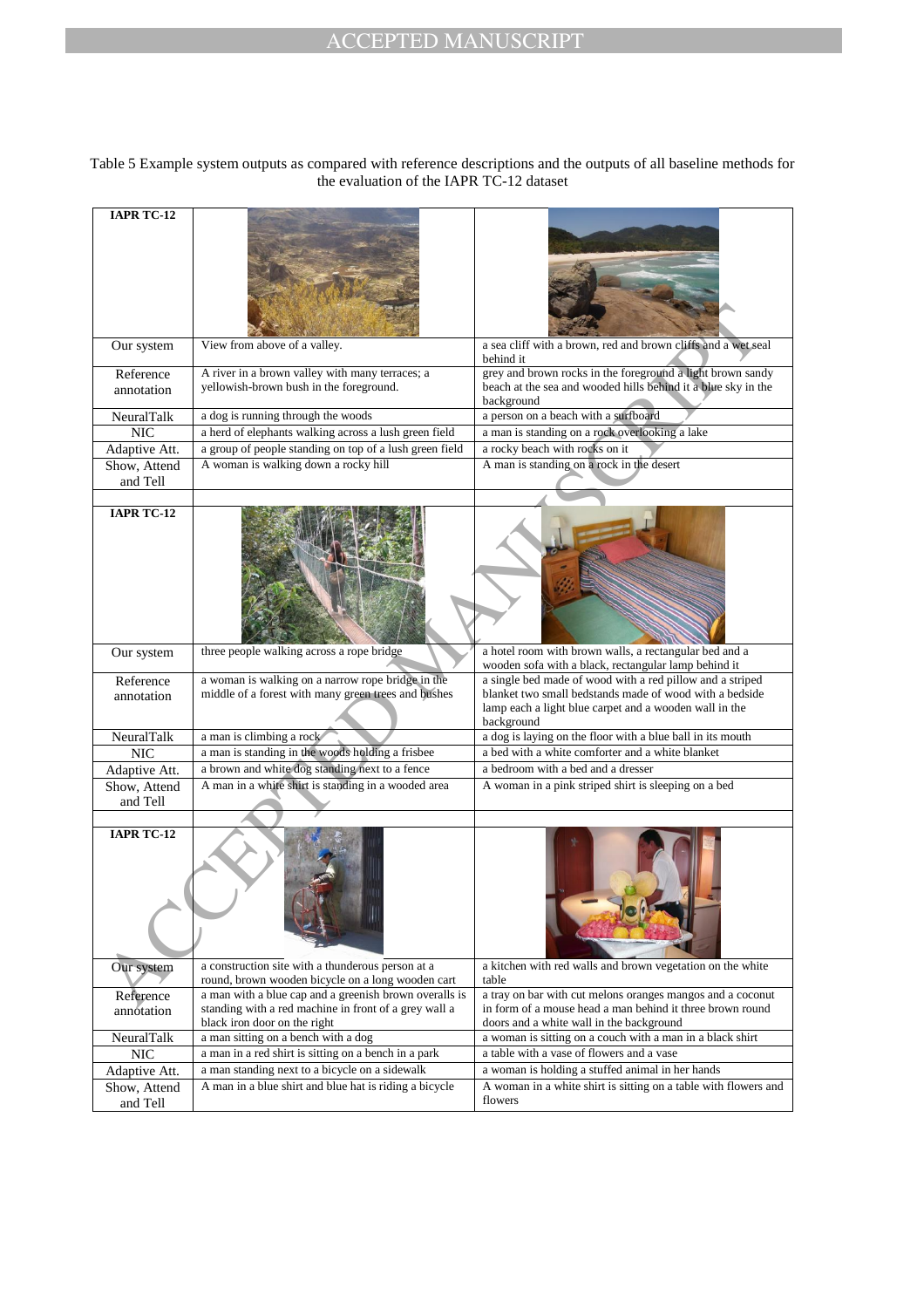Referring to Table 4, it is worth mentioning that, despite the comparatively high BLEU scores and comparable METEOR scores yielded by our system, it achieves a comparatively lower ROUGE-L score than those of the other systems. This could be owing to certain characteristics of our generated descriptions. As discussed earlier, the ROUGE-L score looks for the longest common subsequence between a machine generated caption and the reference. In the proposed system, since attributes are predicted to enrich the description, it has occasionally used additional or different attributes to precede object labels. This could have a negative impact with respect to the ROUGE metric, which leads to cutting the affected sequence at that point for score calculation, therefore reducing the overall ROUGE-L result. For future work, we aim to produce a dataset similar to Flickr or MSCOCO, but with more detailed descriptive sentences to enable further evaluation of our proposed system and other similar methods.

#### *4.2.2.2 Additional experiment using NYUv2*

|                                                                                                                | latica descriptive sentences to enable further evaluation of our proposed system and other similar methods.     |                                                                                                                      |  |  |  |
|----------------------------------------------------------------------------------------------------------------|-----------------------------------------------------------------------------------------------------------------|----------------------------------------------------------------------------------------------------------------------|--|--|--|
|                                                                                                                |                                                                                                                 |                                                                                                                      |  |  |  |
|                                                                                                                | 2.2.2 Additional experiment using NYUv2                                                                         |                                                                                                                      |  |  |  |
| small-scale additional experiment is also conducted using cross-domain images extracted from a scene descripti |                                                                                                                 |                                                                                                                      |  |  |  |
|                                                                                                                | nallenge, i.e. the NYUv2 sentence dataset [36]. The objective is to determine how well our system is able to co |                                                                                                                      |  |  |  |
|                                                                                                                |                                                                                                                 | ith scene description generation for out-of-scope images. This NYUv2 sentence dataset describes purely indo          |  |  |  |
|                                                                                                                |                                                                                                                 | enes with annotated descriptions containing objects, their attributes and relationships between multiple object      |  |  |  |
|                                                                                                                |                                                                                                                 | ach image in this dataset is paired with one description. Each description consists of up to three sentence          |  |  |  |
|                                                                                                                |                                                                                                                 | herefore, the available reference annotations for this dataset could range from very brief (e.g. one sentence) to ve |  |  |  |
| escriptive (e.g. multiple sentences).                                                                          |                                                                                                                 |                                                                                                                      |  |  |  |
|                                                                                                                |                                                                                                                 |                                                                                                                      |  |  |  |
|                                                                                                                |                                                                                                                 | this small-scale experiment, we train the encoder-decoder based sentence generation component purely                 |  |  |  |
|                                                                                                                |                                                                                                                 | ptions and descriptions provided by the MSCOCO dataset. The newly generated model and all other baseli               |  |  |  |
|                                                                                                                |                                                                                                                 |                                                                                                                      |  |  |  |
|                                                                                                                |                                                                                                                 | stems are then used to test upon ~1400 images extracted from the NYUv2 sentence dataset. Without dep                 |  |  |  |
|                                                                                                                |                                                                                                                 | formation, the experiments indicate that this is a challenging dataset for the proposed system and related method    |  |  |  |
|                                                                                                                |                                                                                                                 | Ithough the overall metric scores obtained for this dataset are comparatively lower for all models than the          |  |  |  |
|                                                                                                                |                                                                                                                 | hieved using the IAPR TC-12 dataset, the results indicate that for the BLEU-1 metric, descriptions generated         |  |  |  |
|                                                                                                                |                                                                                                                 | ar system outperform those generated by NeuralTalk [8], NIC [9], and Adaptive Attention [14] by 30%, 70% a           |  |  |  |
|                                                                                                                |                                                                                                                 | 1%, respectively. It also scores equally against Show, Attend and Tell [13] under the same metric. Some example      |  |  |  |
|                                                                                                                | atputs generated by our system and related methods are shown in Table 6.                                        |                                                                                                                      |  |  |  |
|                                                                                                                |                                                                                                                 |                                                                                                                      |  |  |  |
|                                                                                                                |                                                                                                                 | able 6 Example system outputs as compared with reference descriptions and the outputs of all baseline methods f      |  |  |  |
|                                                                                                                | the evaluation of the NYUv2 sentence dataset                                                                    |                                                                                                                      |  |  |  |
|                                                                                                                |                                                                                                                 |                                                                                                                      |  |  |  |
| <b>NYUv2 Sentence</b>                                                                                          |                                                                                                                 |                                                                                                                      |  |  |  |
|                                                                                                                |                                                                                                                 |                                                                                                                      |  |  |  |
|                                                                                                                |                                                                                                                 |                                                                                                                      |  |  |  |
|                                                                                                                |                                                                                                                 |                                                                                                                      |  |  |  |
|                                                                                                                |                                                                                                                 |                                                                                                                      |  |  |  |
|                                                                                                                |                                                                                                                 |                                                                                                                      |  |  |  |
|                                                                                                                |                                                                                                                 |                                                                                                                      |  |  |  |
|                                                                                                                |                                                                                                                 |                                                                                                                      |  |  |  |
|                                                                                                                | A hotel room with a long rectangular draped sofa                                                                | An office setting with long rectangular red chairs next to                                                           |  |  |  |
| Our system                                                                                                     | and a very long, rectangular bookshelf awaits                                                                   | a wooden table.                                                                                                      |  |  |  |
| Reference                                                                                                      | This is a living room with wooden floor. There is a                                                             | This is a conference room with a long wooden table with                                                              |  |  |  |
| annotation                                                                                                     | big beige sofa on the left of the room with two                                                                 | red chairs around it, a projector mounted to the ceiling,                                                            |  |  |  |
|                                                                                                                | pillows on top. Near the sofa is a black armchair.                                                              | and red window blinds. A multiline phone sits on the                                                                 |  |  |  |
|                                                                                                                | There is a book cabinet behind the sofa and the room                                                            | table.                                                                                                               |  |  |  |
| NeuralTalk                                                                                                     | is separated by a door.<br>a man and a woman are sitting on a bench                                             | a man is sitting on a bench in a room                                                                                |  |  |  |
|                                                                                                                | a living room with a couch and a tv                                                                             | a living room with a couch and a tv                                                                                  |  |  |  |
| <b>NIC</b>                                                                                                     | a living room filled with furniture and a bookshelf                                                             | a room with two windows and a window                                                                                 |  |  |  |
| Adaptive Att.<br>Show, Attend                                                                                  | A woman sitting on a couch in a library                                                                         | Two men are sitting on a couch                                                                                       |  |  |  |
|                                                                                                                |                                                                                                                 |                                                                                                                      |  |  |  |
| and Tell                                                                                                       |                                                                                                                 |                                                                                                                      |  |  |  |

## *4.2.3 Real-life Deployment*

In order to determine how the proposed system would perform under real-life or in the wild scenarios, some initial experiments were conducted using the vision system of a humanoid NAO robot. Because of the computationally exhaustive process of the proposed system, instead of deploying it to the robot platform, we utilize a GPU server.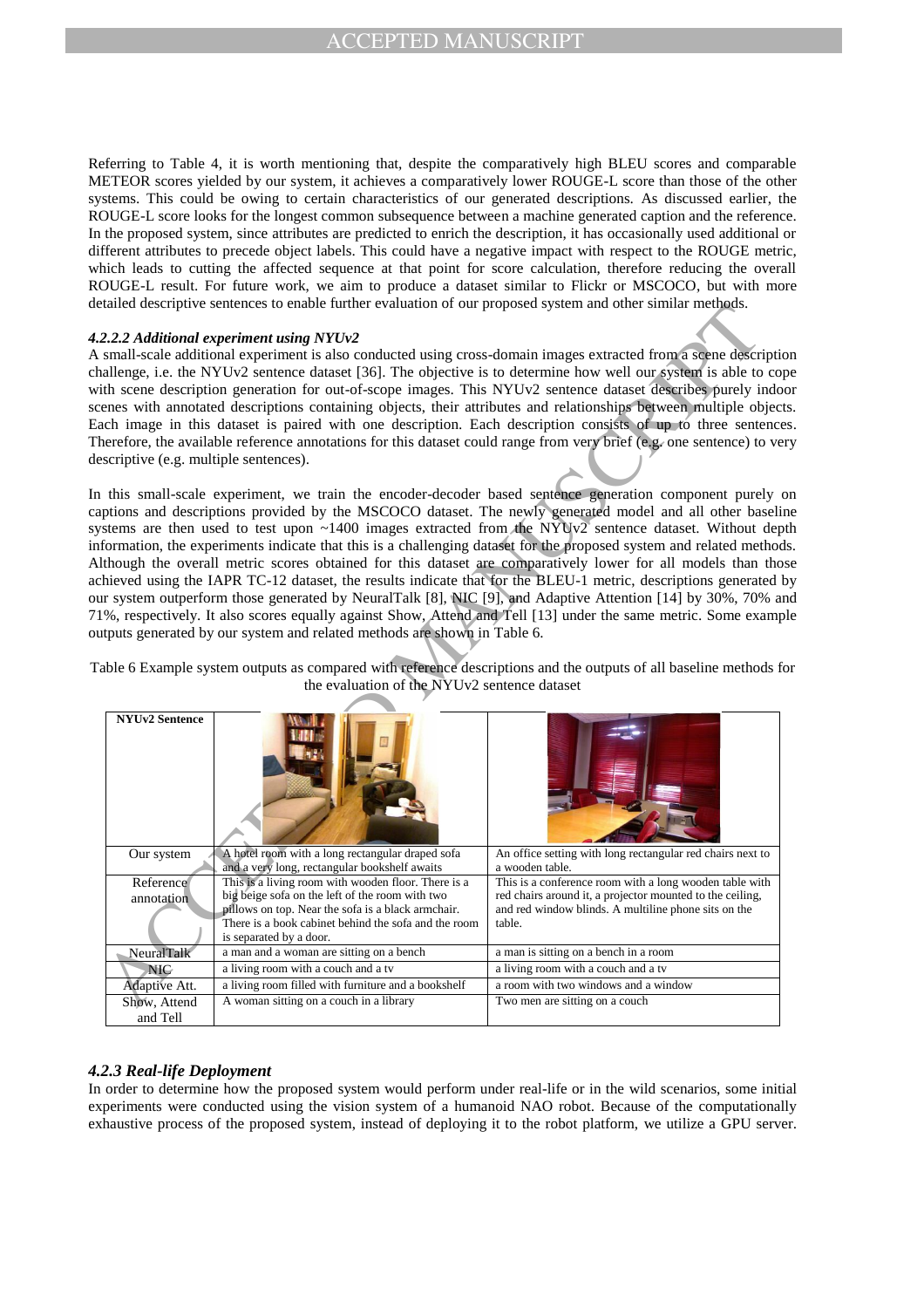The robot is therefore performed as a client which communicates with our GPU server via a wireless network. This enables the robot's vision API to capture real-life images, which are subsequently transferred to and analyzed in the remote GPU server. The generated outputs are then communicated back to the robot, which enables it to describe the environment. We have also conducted some initial testing with the robot using real-life scenes. The results show that the robot can identify many objects and describe the environmental layouts and people accurately, however struggles with more complex scenes, owing to the longer processing time. In future work, we endeavor to enable the robot to react to scenes quicker and more accurately, which could be used for healthcare purposes, e.g. to alert care providers of a fallen person or if the fallen subject requires aid.

#### **5 CONCLUSIONS**

**CONCILUSIONS**<br>
CONCILUSIONS<br>
this recentring resolution that the resume of the standard degrification for the standard in<br>the contribution and monotonical method of the standard contribution and conclusions are<br>considere In this research, we have proposed a local based deep learning architecture for image description generation, in order to describe and annotate multiple objects and people within the given image. It consists of object detection and recognition, scene classification, RNN-based attribute prediction, and encoder-decoder RNNs for sentence generation. The proposed system mitigates the problems associated with holistic methods by relating specifically to image regions of people and objects in a given image in order to gain more detailed and longer descriptions. The experimental results have indicated the impressive performance of the proposed RNN-based object and human attribute prediction. Furthermore, the overall system also showed its significance for image description generation. Evaluated with the IAPR TC-12 dataset, in comparison with several baseline methods, i.e. NeuralTalk [8], NIC [9], Show, Attend and Tell [13] and Adaptive Attention [14], the proposed system produces more detailed and descriptive captions, and outperforms these state-of-the-art methods significantly for nearly all the evaluation metrics. The empirical results also indicated the superiority of our proposed system over existing methods when dealing with out-of-domain indoor scene description generation for images from the NYUv2 sentence dataset.

For future work, more detailed attributes, such as those related to garments as mentioned in [38], could be considered to further improve descriptive capabilities of the proposed system. We also aim to explore saliency detection to further improve the system's outputs with the emphasis of the potential focus of the images. In the longer term, we also aim to equip the proposed system with transfer learning [39] to deal with image description generation for images such as cartoons and oil paintings.

#### **REFERENCES**

- [1]. A. Oliva, A. Torralba, The role of context in object recognition. Trends in cognitive sciences, 11 (2007) 520-527.
- [2]. R. Girshick, J. Donahue, T. Darrell, J. Malik, Rich feature hierarchies for accurate object detection and semantic segmentation. In Proc. IEEE conf. Computer Vision and Pattern Recognition. Columbus. Ohio. 2014. 580-587.
- [3]. P. Sermanet, D. Eigen, X. Zhang, M. Mathieu, R. Fergus, Y. LeCun, Overfeat: Integrated recognition, localization and detection using convolutional networks. In Proc. Int. Conf. Learning Representations. Banff. Canada. 2014.
- [4]. A. Farhadi, I. Endres, D. Hoiem, D. Forsyth, Describing objects by their attributes, In Proc. IEEE conf. Computer Vision and Pattern Recognition. Miami. Florida. 2009. 1778-1785
- [5]. S. Dhar, V. Ordonez, T.L. Berg, High level describable attributes for predicting aesthetics and interestingness. In Proc. IEEE conf. Computer Vision and Pattern Recognition. Colorado Springs., Colorado. 2011. 1657-1664
- [6]. L. Bourdev, S. Maji, J. Malik, Describing people: A poselet-based approach to attribute classification. In Proc. IEEE Int. Conf. Computer Vision. Barcelona., Spain. 2011. 1543-1550.
- [7]. H. Lang, H. Ling, Covert Photo Classification by Fusing Image Features and Visual Attributes. IEEE Trans. Image Process. 24 (2015) 2996-3008.
- [8]. A. Karpathy, F.F. Li, Deep visual-semantic alignments for generating image descriptions. In Proc. IEEE conf. Computer Vision and Pattern Recognition. Boston. Massachusetts. 2015. 3128-3137.
- [9]. O. Vinyals, A. Toshev, S. Bengio, D. Erhan, Show and tell: A neural image caption generator. In Proc. IEEE conf. Computer Vision and Pattern Recognition. Boston. Massachusetts. 2015. 3156-3164.
- [10]. D. Lin, C. Kong, S. Fidler, R. Urtasun, Generating multi-sentence lingual descriptions of indoor scenes. In Proc. British Machine Vision Conference. Swansea, UK. 2015.
- [11]. G. Kulkarni, V. Premraj, S. Dhar, S. Li, Y. Choi, A.C. Berg, T.L. Berg, Baby talk: Understanding and generating image descriptions. IEEE Trans. Pattern Anal. Mach. Intell. 35 (2011) 2891-2904
- [12]. A. Mathews, L. Xie, X. He, SentiCap: Generating Image Descriptions with Sentiments. In Proc. Thirtieth AAAI Conference on Artificial Intelligence. Phoenix. Arizona. 2015.
- [13]. K. Xu, J. Ba, R. Kiros, K. Cho, A. Courville, R. Salakhutdinov, R. Zemel, Y. Bengio, Show, Attend and Tell: Neural Image Caption Generation with Visual Attention. In Proc. Conf. International Conference on Machine Learning. 2015, 2048-2057.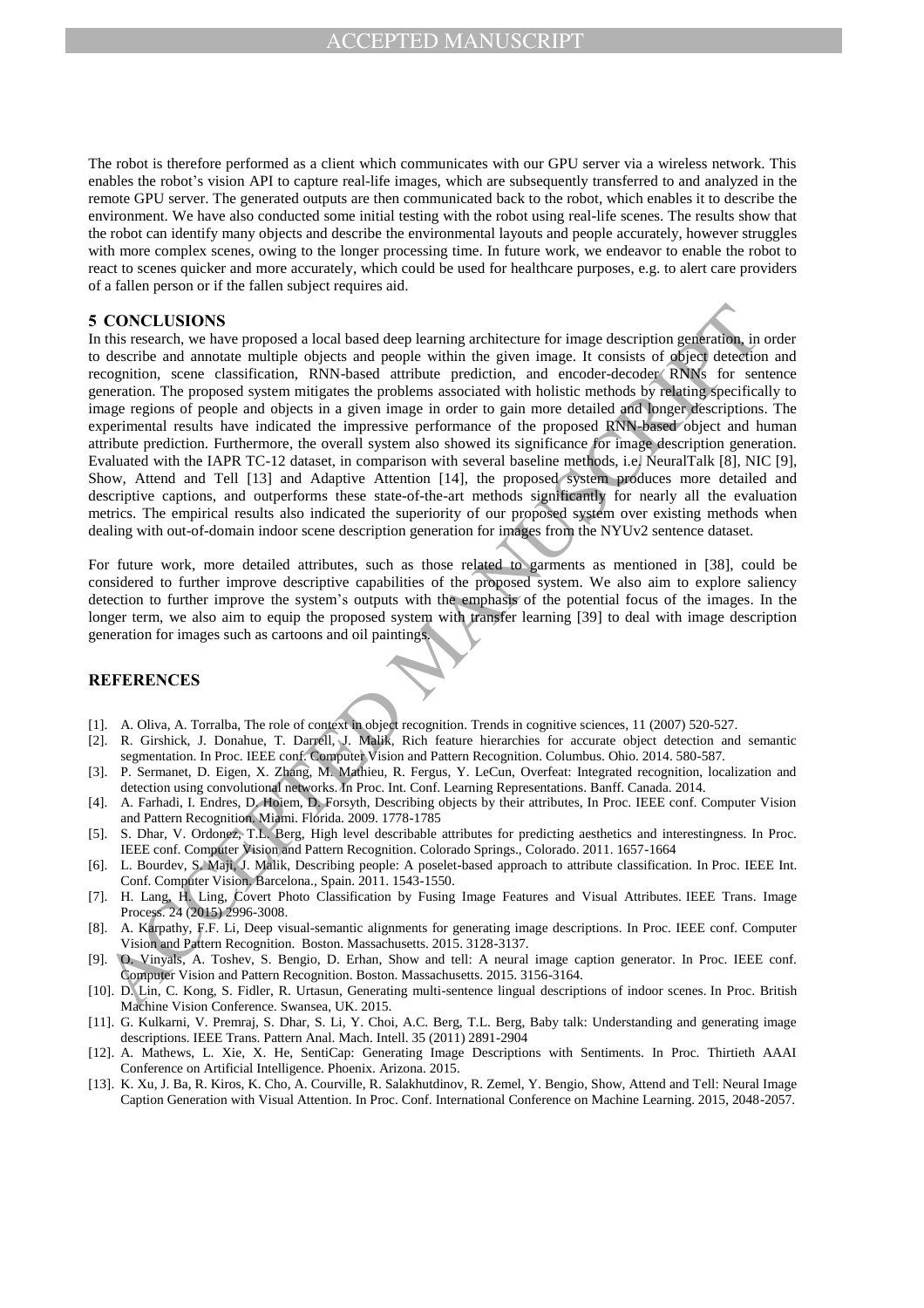## ACCEPTED MANUSCRIPT

- [14]. J. Lu, C. Xiong, D. Parikh, R. Socher, 2017. Knowing When to Look: Adaptive Attention via A Visual Sentinel for Image Captioning. In Proceedings of the IEEE Conference on Computer Vision and Pattern Recognition.
- [15]. C. Liu, C. Wang, F. Sun and Y. Rui, 2016. Image2Text: A Multimodal Image Captioner. In Proceedings of the 2016 ACM on Multimedia Conference (pp. 746-748). ACM.
- [16]. J. Johnson, A. Karpathy and F.F. Li, 2016. Densecap: Fully convolutional localization networks for dense captioning. In Proceedings of the IEEE Conference on Computer Vision and Pattern Recognition (pp. 4565-4574).
- [17]. S. Ren, K. He, R. Girshick and J. Sun, 2015. Faster r-cnn: Towards real-time object detection with region proposal networks. In Advances in neural information processing systems (pp. 91-99).
- [18]. J. Mao, J. Huang, A. Toshev, O. Camburu, A.L. Yuille and K. Murphy, 2016. Generation and comprehension of unambiguous object descriptions. In Proceedings of the IEEE Conference on Computer Vision and Pattern Recognition (pp. 11-20).
- [19]. Q. You, H. Jin, Z. Wang, C. Fang and J. Luo, 2016. Image captioning with semantic attention. In Proceedings of the IEEE Conference on Computer Vision and Pattern Recognition (pp. 4651-4659).
- [20]. H. Fang, S. Gupta, F. Iandola, R.K. Srivastava, From Captions to Visual Concepts and Back. In Proc. IEEE conf. Computer Vision and Pattern Recognition. Boston. Massachusetts. 2015, 1473-1482.
- [21]. Q. Wu, C. Shen, L. Liu, A. Dick, A.V.D. Hengal, What Value Do Explicit High Level Concepts Have in Vision to Language Problems. In Proc. IEEE conf, Computer Vision and Pattern Recognition. Las Vegas. Nevada. 2016. 203-212.
- [22]. O. Russakovsky, L. Fei-Fei, Attribute learning in large-scale datasets. In Trends and Topics in Computer Vision. 1-14. Springer Berlin Heidelberg. 2010.
- [23]. A. Krizhevsky, I. Sutskever, G.E. Hinton, Imagenet classification with deep convolutional neural networks. In Advances in neural information processing systems. 1097-1105. 2012.
- [24]. K.E.A. Van de Sande, J.R.R. Uijlings, T. Gevers, A.W.M. Smeulders, Segmentation as selective search for object recognition. In Proc. IEEE conf. Computer Vision and Pattern Recognition. Colorado Springs., Colorado. 2011. 1879-1886.
- [25]. D. Bahdanau, K. Cho, Y. Bengio, Neural machine translation by jointly learning to align and translate. arXiv preprint arXiv:1409.0473. Unpublised. 2014.
- [26]. A. Graves, J. Schmidhuber, Framewise phoneme classification with bidirectional LSTM and other neural network architectures. IEEE Trans. Neural Netw. 18 (2005) 602-610.
- [27]. N. Kumar, A.C. Berg, P.N. Belhumeur, S.K. Nayar, Attribute and simile classifiers for face verification. In Proc. IEEE Int. Conf. Computer Vision. Kyoto. Japan. 2009. 365-372.
- [28]. G.A. Miller, WordNet: a lexical database for English. Communications of the ACM, 38 (1995) 39-41.
- [29]. M. Grubinger, P. Clough, H. Müller, T. Deselaers, The IAPR TC-12 benchmark: A new evaluation resource for visual information systems. In Int. Workshop OntoImage. 13-23. 2006.
- [30]. T.Y. Lin, M. Maire, S. Belongie, J. Hays, P. Perona, D. Ramanan, P. Dollár, C.L. Zitnick, Microsoft coco: Common objects in context. In Computer Vision–ECCV 2014, 740-755.
- [31]. P. Young, A. Lai, M. Hodosh, J. Hockenmaier, From image descriptions to visual denotations: New similarity metrics for semantic inference over event descriptions, Transactions of the Association for Computational Linguistics, 67-78. 2014.
- [32]. K. Papineni, S. Roukos, T. Ward, W.J. Zhu, BLEU: a method for automatic evaluation of machine translation. In Proc. of the 40th Annu. meeting on association for computational linguistics. ACL. 2002. 311-318.
- [33]. C.Y. Lin, Rouge: A package for automatic evaluation of summaries. In Proc. of the ACL-04 workshop on Text summarization branches out. 74-81. 2004.
- ENTERT AND THE CONFIDENCE CONTINUOUS CONFIDENT WAS CONFIDENTED AND THE CONFIDENTIAL THE RESULTED AND THE CONFIDENT CONFIDENT CONFIDENT (CONFIDENT CONFIDENT CONFIDENT CONFIDENT (CONFIDENT CONFIDENT CONFIDENT CONFIDENT CONF [34]. S. Banerjee, A. Lavie, METEOR: An automatic metric for MT evaluation with improved correlation with human judgments. In Proc. of the ACL workshop on intrinsic and extrinsic evaluation measures for machine translation and/or summarization. 65-72. 2005.
- [35]. M. Denkowski, A. Lavie, Meteor universal: Language specific translation evaluation for any target language. In Proc. 9th Workshop on Statistical Machine Translation. 2014.
- [36]. C. Kong, D. Lin, M. Bansal, R. Urtasun, S. Fidler, What are you talking about? text-to-image coreference. In Proc. IEEE conf. Computer Vision and Pattern Recognition. 3558-3565. 2014.
- [37]. M. Everingham, L.V. Gool, C.K.I. Williams, J. Winn and A. Zisserman. The PASCAL Visual Object Classes (VOC) Challenge. International Journal of Computer Vision, 88(2), 303-338, 2010
- [38]. J. Shen, G. Liu, J. Chen, Y. Fang, J. Xie, Y. Yu, and S. Yan, Unified structured learning for simultaneous human pose estimation and garment attribute classification. IEEE Trans. Image Process. 23 (2014) 4786-4798.
- [39]. L. Shao, F. Zhu and X. Li, Transfer Learning for Visual Categorization: A Survey, IEEE Transactions on Neural Networks and Learning Systems, 26 (5) 1019-1034, 2015.